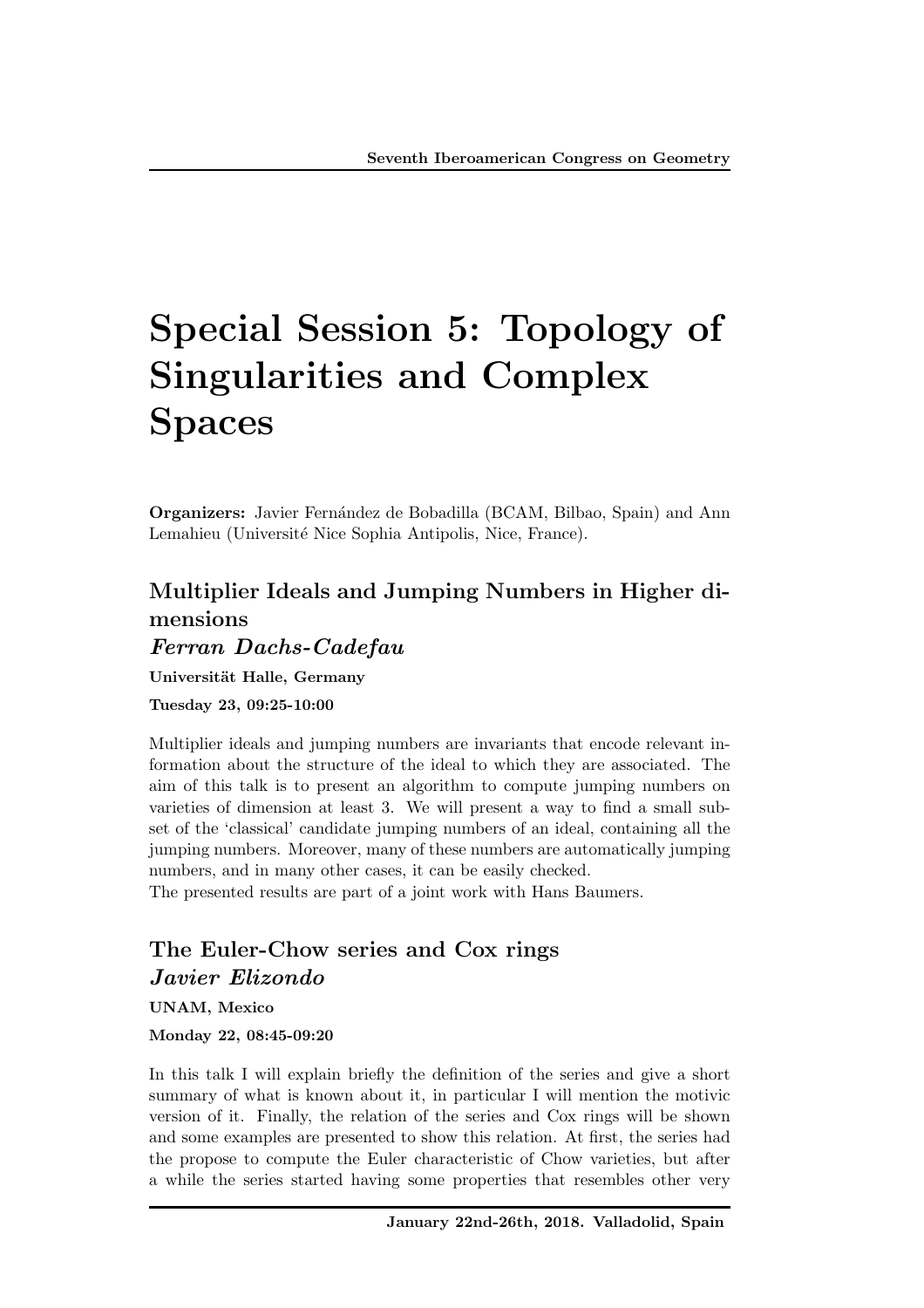important series, as the Hilbert or the Weil zeta series. This gives a glimp of the importance the series can be.

#### Blowing up of monomial ideals and the Semple-Nash modification on toric varieties *Pedro Daniel Gonz´alez P´erez*

Universidad Complutense de Madrid, Spain

Tuesday 23, 10:10-10:45

The blowing up of a monomial ideal in the affine space is non necessarily normal. It is covered by affine charts determined by certain semigroup algebras. We explain how one can generalize this example to define toric varieties without the normality assumption. Gonzalez-Sprinberg proved that the Semple-Nash modification on a toric variety is described by the blowing up of certain monomial ideal. We study some properties of this modification in terms of monomial valuations. This is a joint work with B. Teissier.

## Explicit description of the multiplier ideals associated to plane curve singularities *Manuel Gonz´alez Villa*

CIMAT, Mexico

#### Tuesday 23, 08:45-09:20

Multiplier ideals and their jumping numbers are a powerful tool to study the singularities of an ideal on complex algebraic variety with mild singularities. Jumping numbers of (analytically) irreducible plane curve singularities have been independently computed and studied by Jarvilehto, Naie and Tucker. We will report on an explicit description of the multiplier ideals associated to irreducible plane curve singularities, developed in collaboration with Xavier Gómez-Mont and Carlos Rodrigo Guzmán (CIMAT). Alternative approaches have been recently pursued by Alberich Carramiñana, Blanco, Dachs-Cadefau and Álvarez-Montaner, and González-Pérez and Robredo-Bruces.

#### Invariants of singularities via arcs and the Nash Multiplicity Sequence *Beatriz Pascual Escudero*

Universidad Autónoma de Madrid, Spain

Tuesday 23, 10:50-11:25

Arc spaces are useful in the study of singularities, since they detect properties of algebraic varieties, including smoothness. They also let us define numerous invariants. In particular, the Nash multiplicity sequence is a non-increasing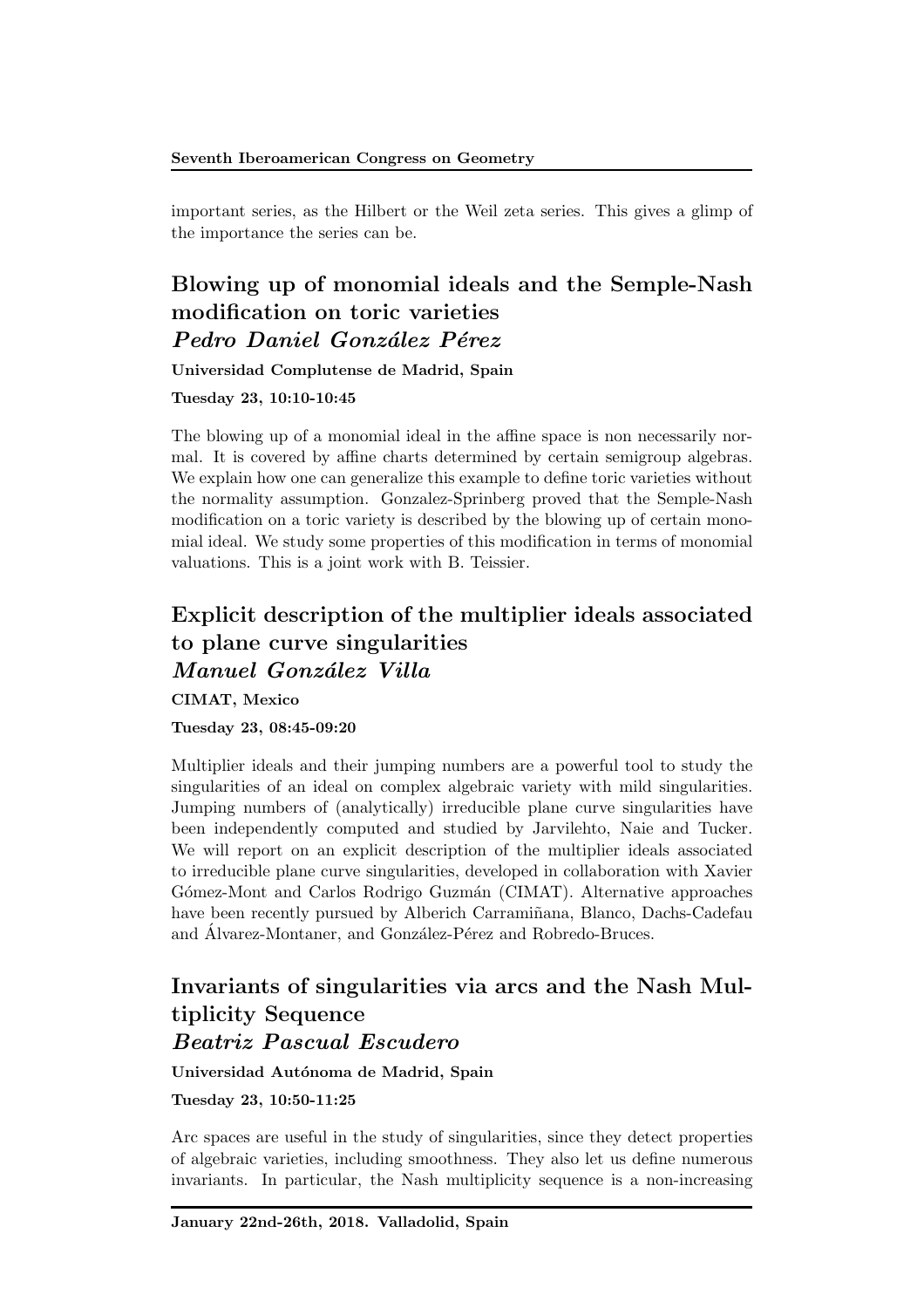sequence of positive integers attached to an arc in the variety which stratifies the arc space. This sequence gives rise to a series of invariants of singularities which turn out to be strongly related to those that we use for constructive resolution of singularities for varieties defined over fields of characteristic zero. Moreover, these invariants defined by means of arc spaces do not rely on the peculiarities of the characteristic zero case, so they pose interesting questions for the case of varieties defined over perfect fields, regardless of their characteristic.

#### Tête-à-tête graphs and quasi-periodic diffeomorphisms *Mar´ıa Pe Pereira*

Universidad Complutense de Madrid, Spain

#### Monday 22, 10:10-10:45

I will report about a joint work with J. Fern´andez de Bobadilla and P. Portilla. Norbert A'Campo defined tête-à-tête graphs and showed that if the monodromy of a plane branch is periodic then it is a generalized Dehn twist along a tête- $\lambda$ tête graph.

We have characterized periodic orientable diffeomorphisms of surfaces with nonempty boundary as those induced by a generalized Dehn twist along a tête-à-tête graph. In this sense we generalize a result by Christian Graf.

We also propose a generalization of tête-à-tête graphs that allow to codify many quasi-periodic diffeomorphisms of surfaces with boundary.

Acknowledgements: The author is supported by Caja Madrid.

#### Some results about mixed singularities *Agust´ın Romano*

Universidad del País Vasco, Spain

Monday 22, 09:25-10:00

A mixed function is a complex valued function  $f: \mathbb{C}^n \to \mathbb{C}$  expanded in a convergent power serie of variables  $z_i$  and  $\overline{z}_i$  for  $i \in \{1, \ldots, n\}$ ,

$$
f(z_1,\ldots,z_n)=\sum_{\mu,\nu}c_{\mu,\nu}\mathbf{z}^{\mu}\bar{\mathbf{z}}^{\nu}.
$$

In this talk we present some results about mixed functions with an isolated singularity. In particular:

• We present a classification of polar weighted homogeneous polynomials with isolated critical point. These are real analytic maps which generalize complex weighted homogeneous polynomials, they are polynomials weighted homogeneous with respect to an  $\mathbb{R}^+$ -action and also with respect to a  $\mathbb{S}^1$ -action. Our classification it is a generalization of the families of complex weighted homogeneous polynomials given by Orlik and Wegreich.